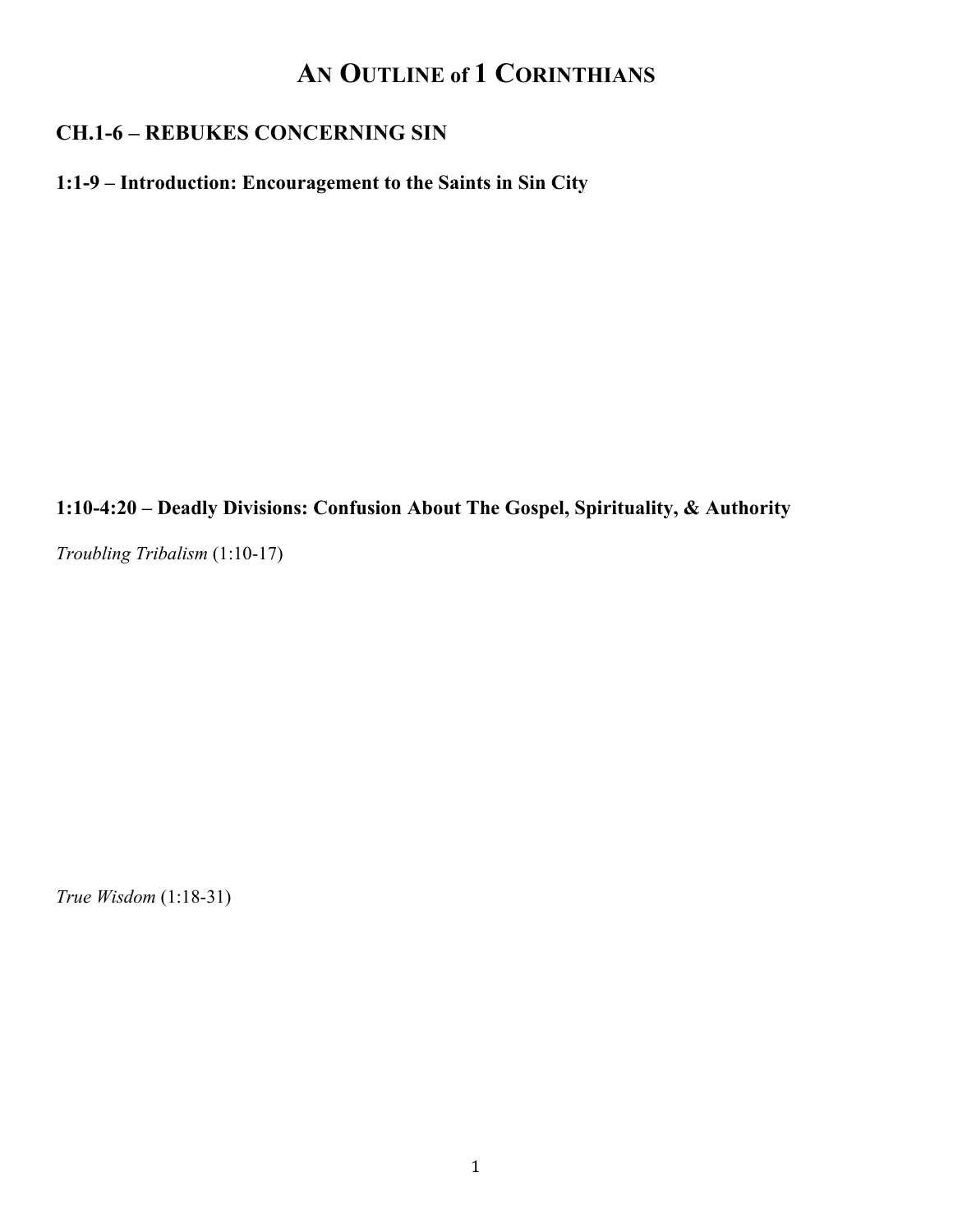*Two Wisdoms* (2:1-16)

*Tested Work* (3:1-23)

*Trustworthy Workers* (4:1-20)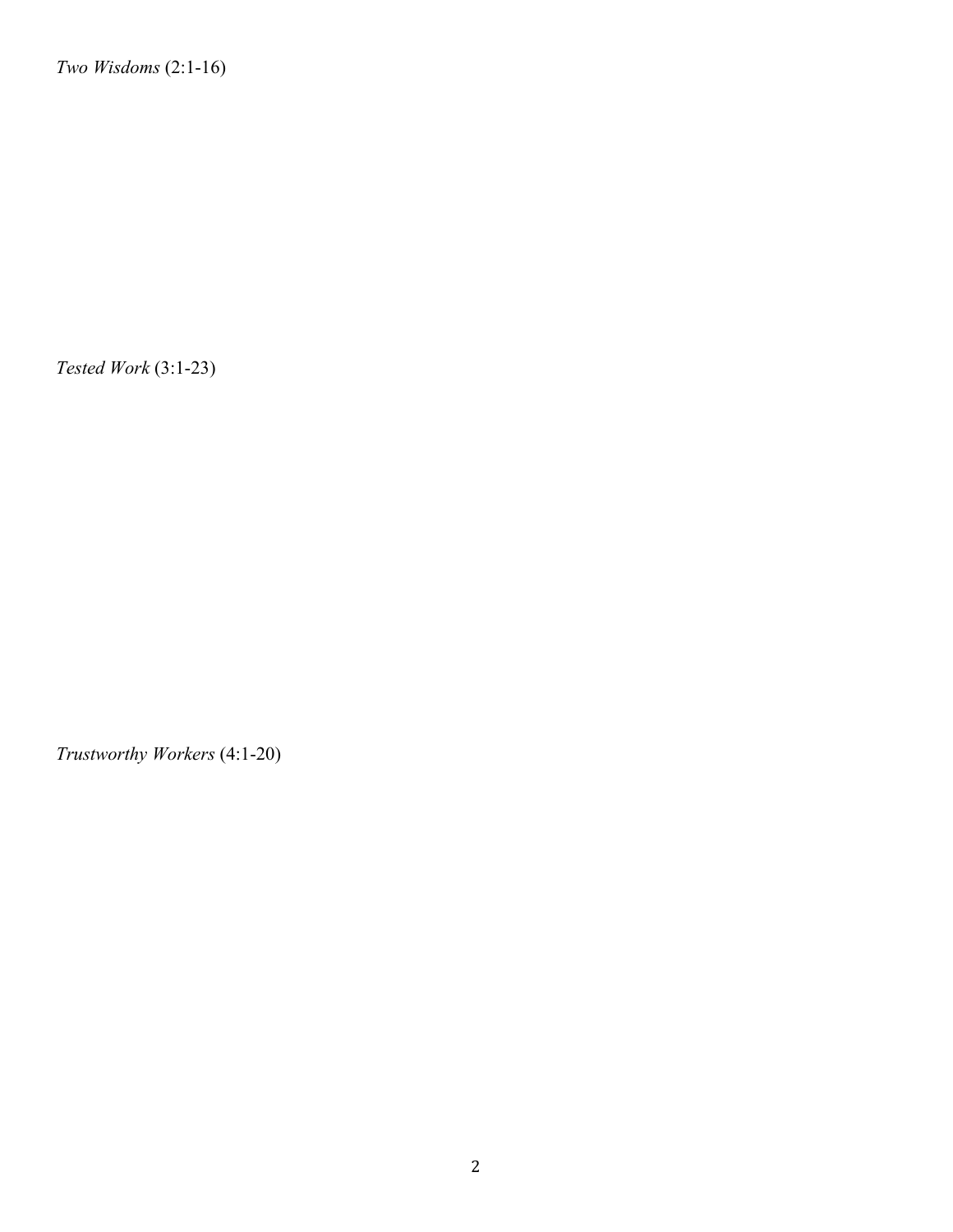## **5:1-6:20 – Lust & Lawsuits: Immorality Among The Holy Ones**

*Problem of Pride and Perversion* (5:1-13)

*Shameful Case of Suing Saints* (6:1-11)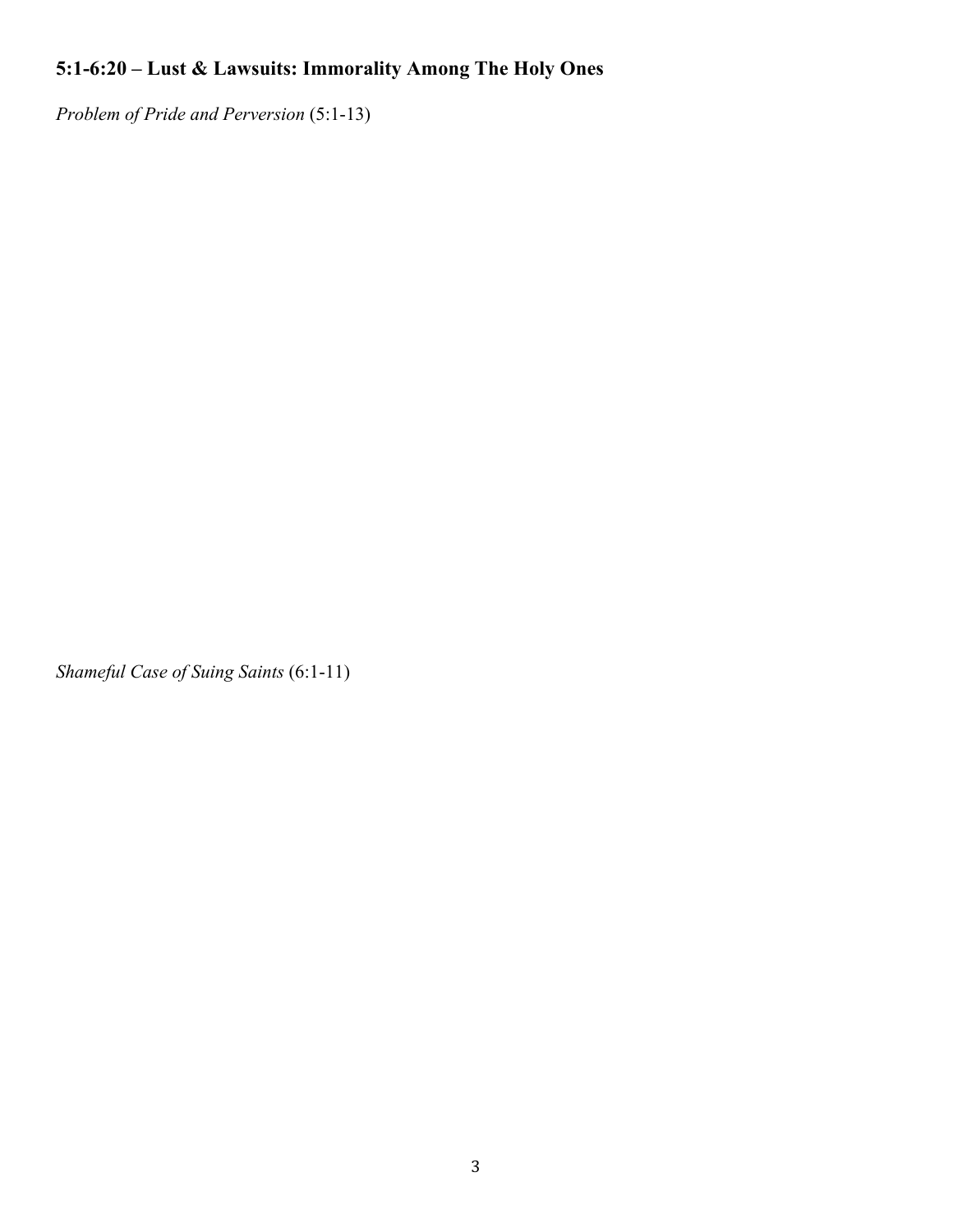*Your Body Belongs to God* (6:12-20)

## **CH.7-16 – REPLIES CONCERNING QUESTIONS**

#### **7:1-40 – Worshipful Wedlock: Heavenly Wisdom about Marriage and Singleness**

*Serve Your Spouse Sexually* (7:1-5)

*Embrace the Gift You're Given* (7:7-9)

*Discussion about Divorce* (7:10-16)

*Contentment in Your Calling* (7:17-24)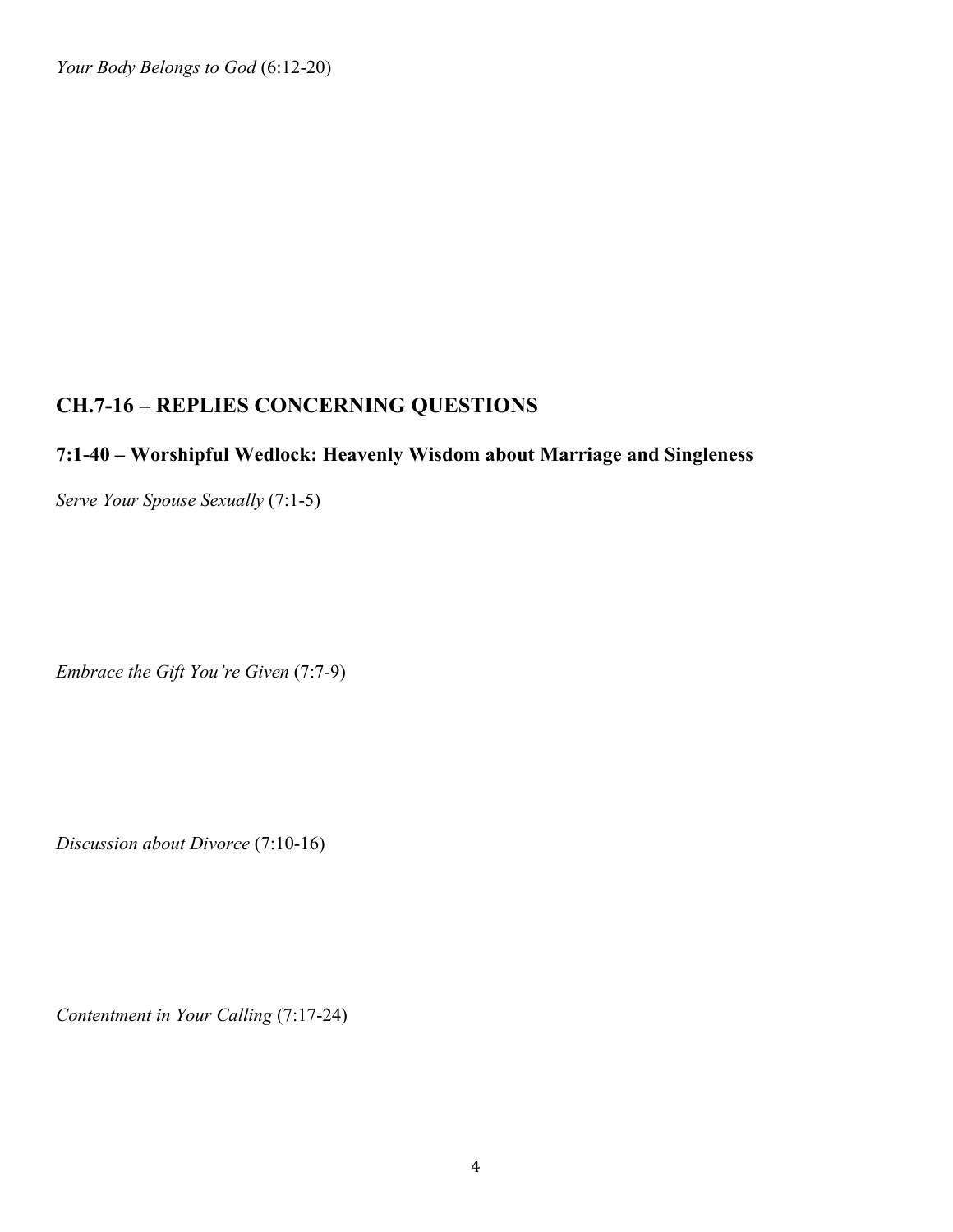*A Case for Singleness* (7:25-31)

*Undivided Devotion* (7:32-40)

#### **8:1-11:1 – Immoral Meals: Understanding Freedom, Restraint, and Food Sacrificed to Idols**

*Careful to Edify* (8:1-13)

*Sacrifice of Freedom* (9:1-27)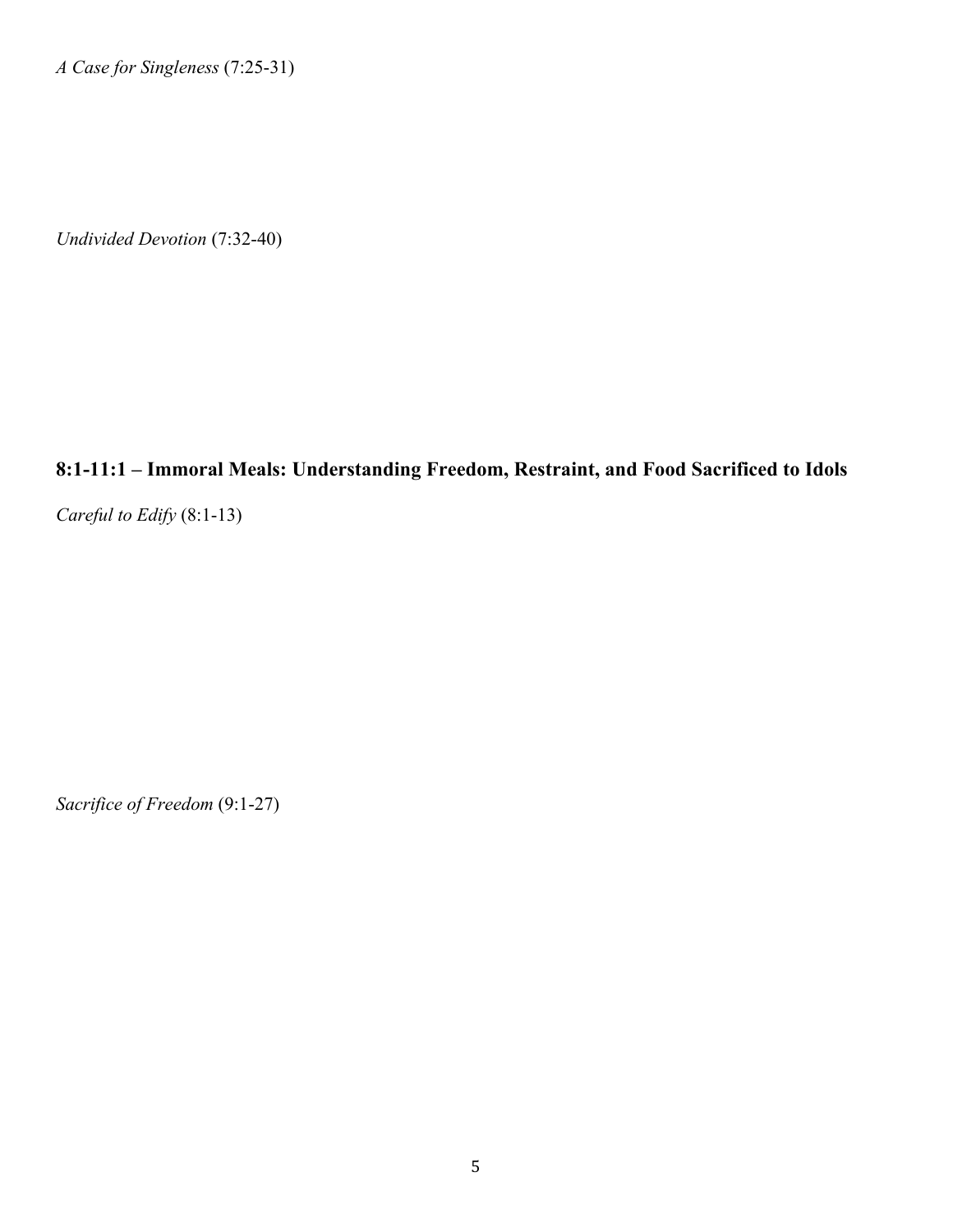*Idolatry and Apostasy* (10:1-11:1)

**11:2-16 – Hair and Head Coverings: Understanding God's Design of Roles in Worship**

**11:17-34 – Corrupted Communion: Division and Drunkenness at the Lord's Table**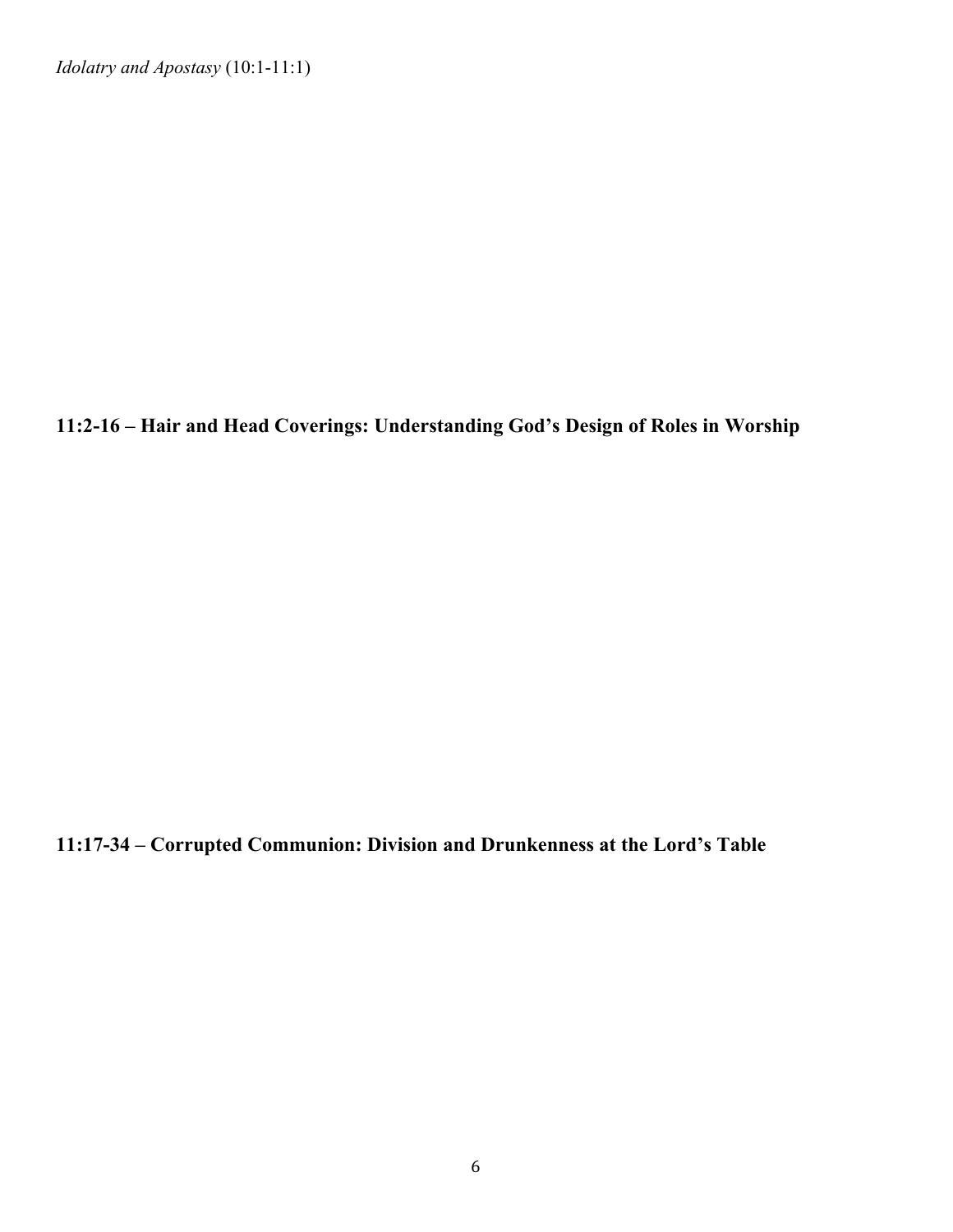## **12:1-14:40 – Spiritual Service: Unity, Diversity, and Giftings by the Holy Spirit**

*Unity and Diversity* (12:1-31)

*Love Above All Else* (13:1-13)

*Order and Edification* (14:1-40)